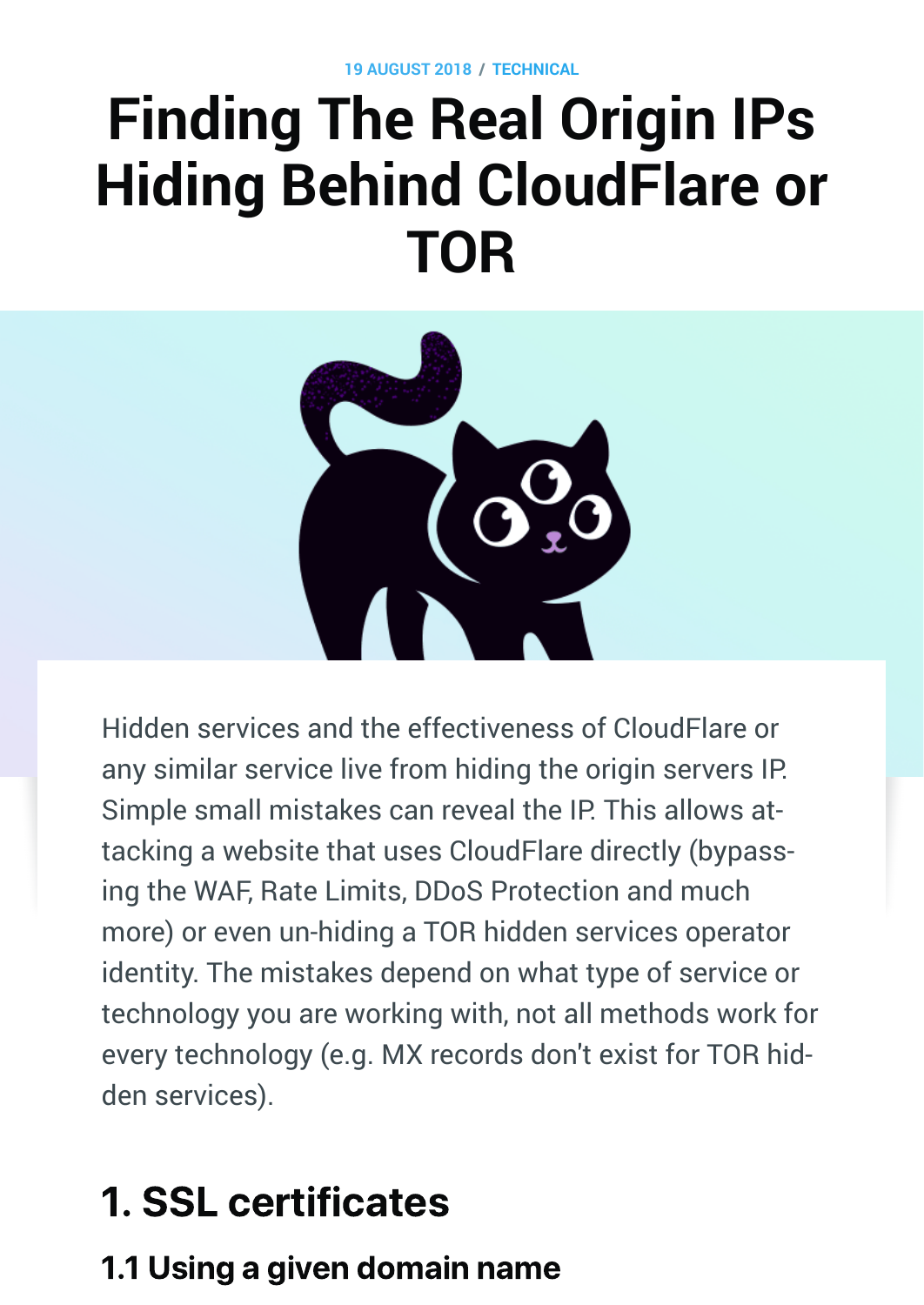You are hosting a controversial service on xyz123boot.com. Your origin server IP is 136.23.63.44. CloudFlare is providing you with a DDoS Protection, Web Application Firewall and a couple of other services, that protect your project from the people, that would like to see your project offline. Your web server supports SSL and has a certificate, so the communication between CloudFlare and your server is encrypted just like the communication between your users and CloudFlare (i.e. no Flexible SSL). Everything else would be a false sense of security. So far so good.

The problem is the fact you're also **exposing the SSL certificate when directly connecting to your IP** on port 443 ([https://136.23.63.44:443](https://136.23.63.44/)). Scanning 0.0.0.0/0, the whole internet, on port 443 for a certificate valid for xyz123boot.com will give your web servers IP to the attacker.

[Censys](https://censys.io/) is doing the scan for you. The only thing you have to do is translating the above search terms described in words into actual search queries.

Certificates for xyz123boot.com: parsed.names: xyz123boot.com Just show valid ones: tags.raw: trusted

[Combining multiple parameters on Censys](https://www.censys.io/certificates/help) can be done by using simple Boolean logic.

Search term: parsed.names: xyz123boot.com and tags.raw: trusted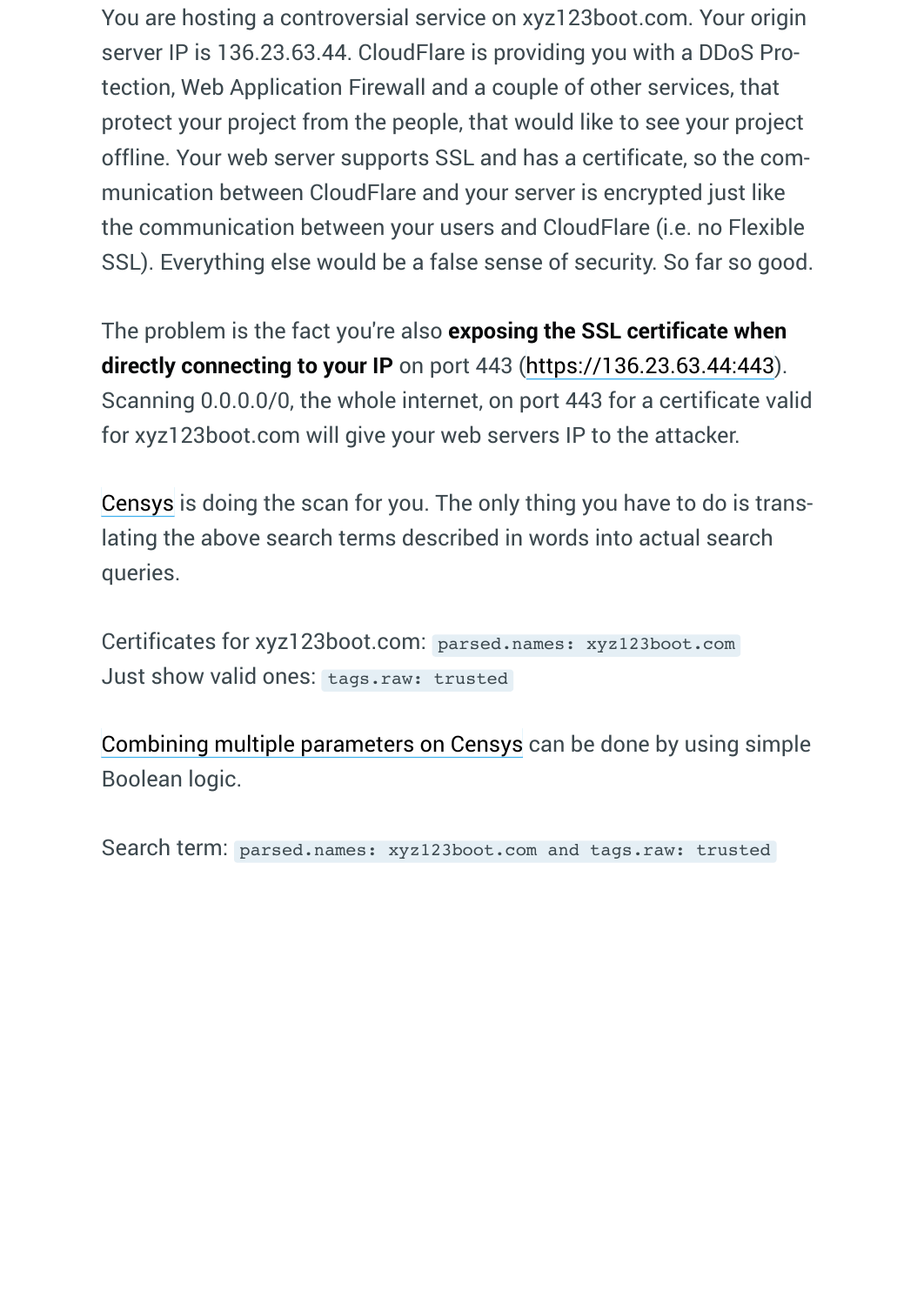

Censys will show you all the certificates matching the above criteria, which they found in their scans.

Clicking on the search results one by one, you can open a drop-down with several tools by clicking on "Explore" on the right side. Choose What's using this certificate? > IPv4 Hosts.



You'll be presented a list of IPv4 Hosts using the specific certificate. One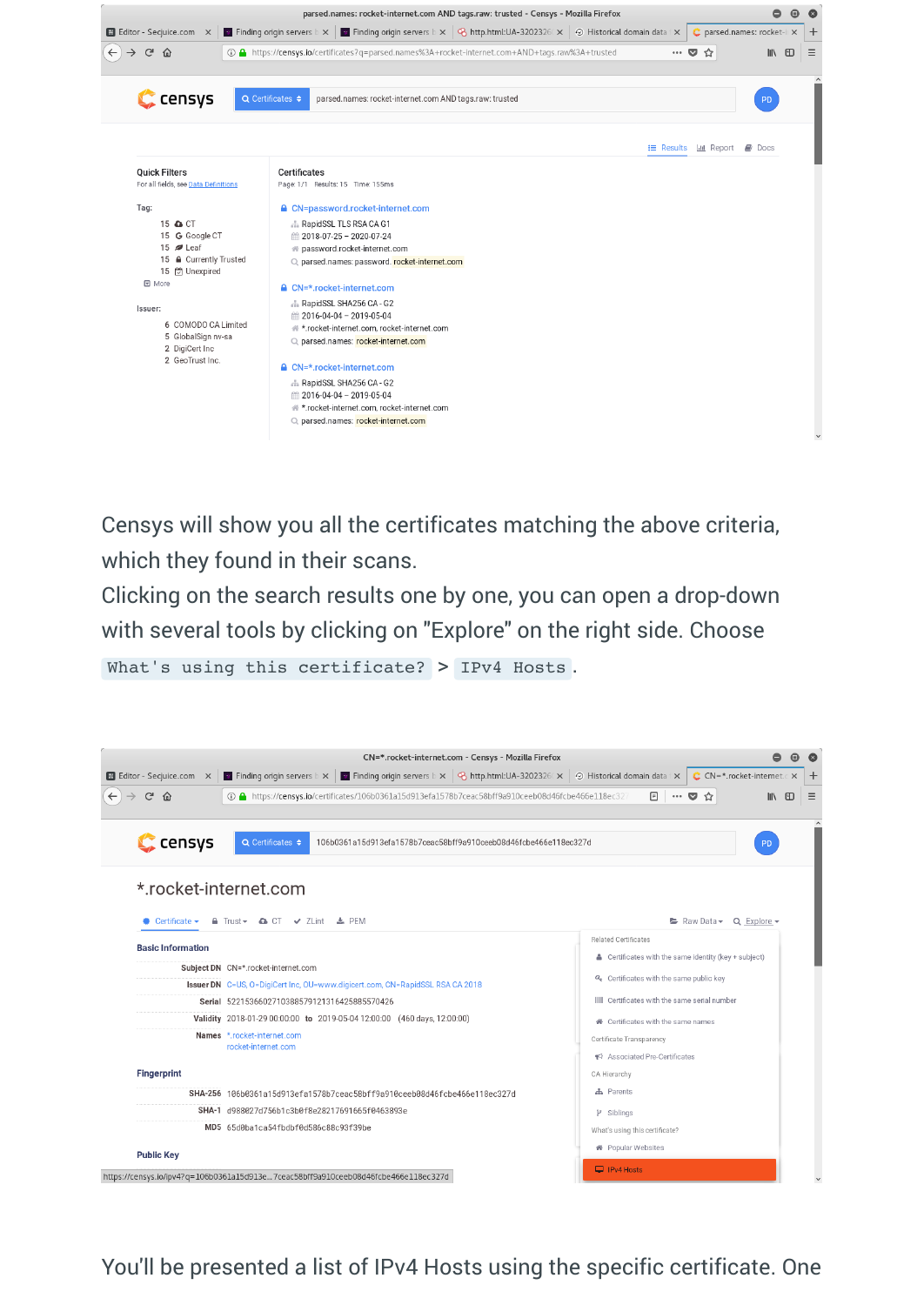#### of those could be the origin IP.



You can verify by navigating to the IPs on port 443. Does it redirect to xyz123boot.com? Does it show the website directly on the IP?

### 1.2 Using a given SSL certificate

You are the FBI and want to shut down a child porn hidden service available under cheesecp5vaogohv.onion. To do that, you need the origin IP so you can contact the host and possibly also hunt down the operator then by following the money for example.

The hidden service has an SSL certificate. Finding IPv4 Hosts that use the same certificate can be done by just pasting its SHA1 fingerprint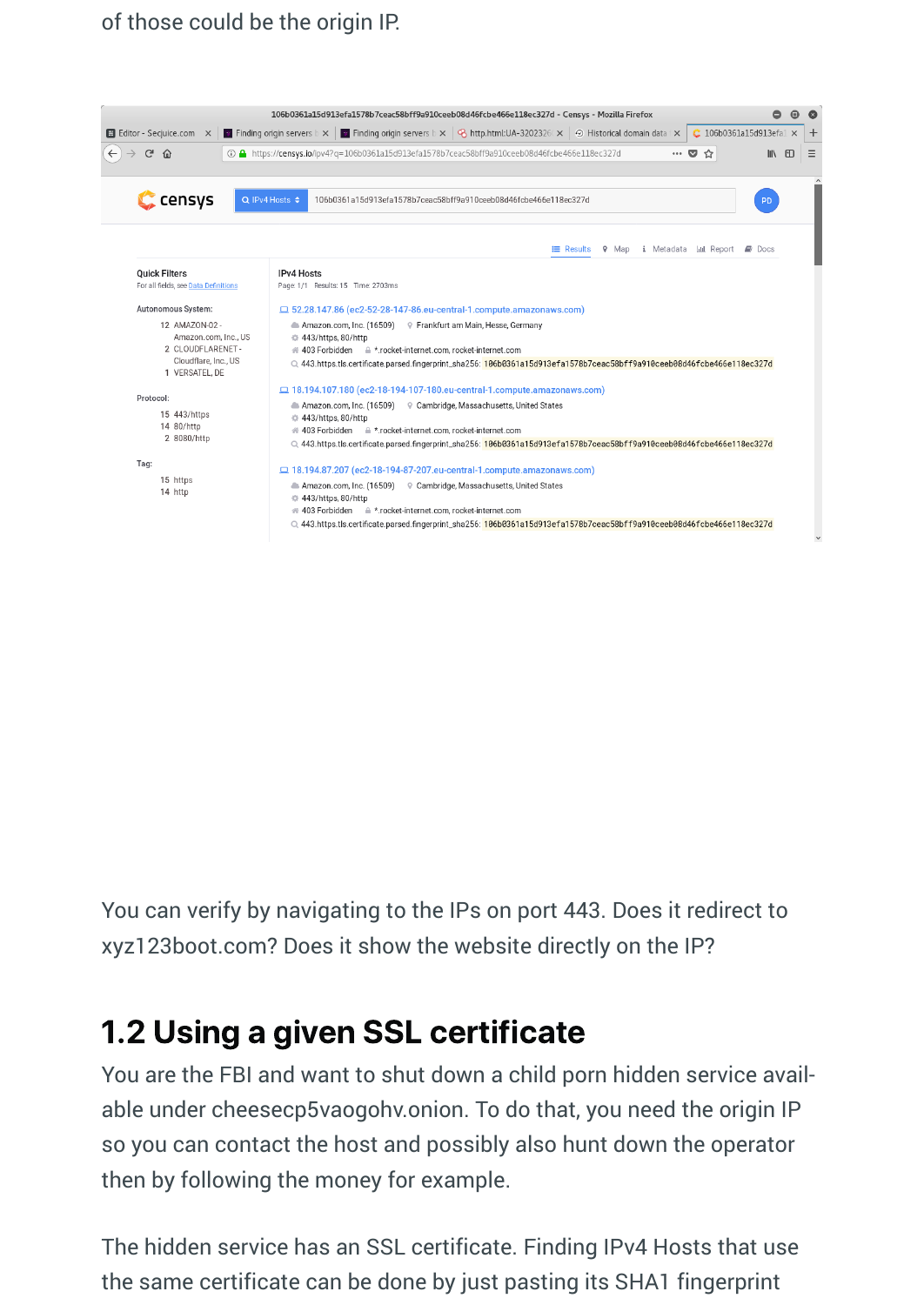(without the colons) into the [Censys IPv4 Hosts search](https://www.censys.io/ipv4). A badly configured web server can easily be found with this method.

## 2. DNS records

After suffering from multiple attacks, you decided to start using Cloud-Flare. Data-driven services like Censys for DNS records **still have your old A records** pointing to your web servers IP address.

A platform doing exactly this is [SecurityTrails.](https://securitytrails.com/) Just enter the website domain into the search field and press enter. The "Historical Data" can be found in the sidebar on the left side.

| Historical domain data for A-records soundcloud.com   SecurityTrails.com - Mozilla Firefox |                                                                      |                                                                         |                           |                     |                     |                                       |                        |                           |                      | ⋒<br>$\Omega$                                                                                                                                                                                                                                                                                                                                                                                                                                                                                                                                                                                                                     |
|--------------------------------------------------------------------------------------------|----------------------------------------------------------------------|-------------------------------------------------------------------------|---------------------------|---------------------|---------------------|---------------------------------------|------------------------|---------------------------|----------------------|-----------------------------------------------------------------------------------------------------------------------------------------------------------------------------------------------------------------------------------------------------------------------------------------------------------------------------------------------------------------------------------------------------------------------------------------------------------------------------------------------------------------------------------------------------------------------------------------------------------------------------------|
| El Editor - Secjuice.com                                                                   | $\mathbf{v}$ Finding origin servers beh $\times$<br>$\times$         | $\odot$ Historical domain data for $\times$                             |                           |                     |                     | C Censys Help: Query Synta $\times$ + |                        |                           |                      |                                                                                                                                                                                                                                                                                                                                                                                                                                                                                                                                                                                                                                   |
| $\leftarrow$<br>$C$ $\hat{a}$<br>$\rightarrow$                                             |                                                                      | The https://securitytrails.com/domain/soundcloud.com/history/a<br>… ◎ ☆ |                           |                     |                     |                                       |                        |                           |                      | $\equiv$<br>$\hfill\textcircled{\ensuremath{\mathsf{I}}}\hfill\textcircled{\ensuremath{\mathsf{I}}}\hfill\textcircled{\ensuremath{\mathsf{I}}}\hfill\textcircled{\ensuremath{\mathsf{I}}}\hfill\textcircled{\ensuremath{\mathsf{I}}}\hfill\textcircled{\ensuremath{\mathsf{I}}}\hfill\textcircled{\ensuremath{\mathsf{I}}}\hfill\textcircled{\ensuremath{\mathsf{I}}}\hfill\textcircled{\ensuremath{\mathsf{I}}}\hfill\textcircled{\ensuremath{\mathsf{I}}}\hfill\textcircled{\ensuremath{\mathsf{I}}}\hfill\textcircled{\ensuremath{\mathsf{I}}}\hfill\textcircled{\ensuremath{\mathsf{I}}}\hfill\textcircled{\ensuremath{\math$ |
| <b>DOMAIN</b>                                                                              | soundcloud.com<br>аs,                                                |                                                                         | Q                         |                     |                     |                                       |                        |                           |                      | $\hat{}$                                                                                                                                                                                                                                                                                                                                                                                                                                                                                                                                                                                                                          |
| <b>O</b> DNS records                                                                       |                                                                      | <b>Historical Data</b>                                                  |                           |                     |                     |                                       |                        |                           |                      |                                                                                                                                                                                                                                                                                                                                                                                                                                                                                                                                                                                                                                   |
| <b>D</b> Historical Data                                                                   |                                                                      | А                                                                       | AAAA                      | МX                  | <b>NS</b>           | SOA                                   | <b>TXT</b>             |                           |                      |                                                                                                                                                                                                                                                                                                                                                                                                                                                                                                                                                                                                                                   |
| <b>A</b> Subdomains 46                                                                     |                                                                      |                                                                         |                           |                     |                     |                                       |                        |                           |                      |                                                                                                                                                                                                                                                                                                                                                                                                                                                                                                                                                                                                                                   |
| <b>©</b> Technology                                                                        | $\overline{\mathbf{v}}$<br>By Date                                   |                                                                         |                           |                     |                     |                                       |                        |                           |                      |                                                                                                                                                                                                                                                                                                                                                                                                                                                                                                                                                                                                                                   |
|                                                                                            |                                                                      | $\ll$                                                                   | $\overline{2}$            | 3<br>$\overline{4}$ | $\overline{5}$<br>6 | 7 <sup>7</sup>                        | $8 \rightarrow \infty$ |                           |                      |                                                                                                                                                                                                                                                                                                                                                                                                                                                                                                                                                                                                                                   |
|                                                                                            | <b>IP Addresses</b>                                                  | Organization                                                            | <b>First Seen</b>         |                     |                     |                                       | <b>Last Seen</b>       |                           | <b>Duration Seen</b> |                                                                                                                                                                                                                                                                                                                                                                                                                                                                                                                                                                                                                                   |
|                                                                                            | 13.33.153.57 Q<br>13.33.153.50 Q<br>13.33.153.47 Q<br>13.33.153.45 Q |                                                                         | 2018-08-06 (2 day(s) ago) |                     |                     |                                       | 2018-08-08 (today)     |                           | $2 \text{ day}(s)$   |                                                                                                                                                                                                                                                                                                                                                                                                                                                                                                                                                                                                                                   |
|                                                                                            | 13.32.135.63 Q<br>13.32.135.50 Q<br>13.32.135.43 Q<br>13.32.135.41 Q |                                                                         | 2018-08-05 (3 day(s) ago) |                     |                     |                                       |                        | 2018-08-06 (2 day(s) ago) | $1 \text{ day}(s)$   |                                                                                                                                                                                                                                                                                                                                                                                                                                                                                                                                                                                                                                   |
| ₹ Give Us Feedback                                                                         | 143.204.155.61 Q<br>143 204 155 56 0                                 |                                                                         | 2018-08-04 (4 day(s) ago) |                     |                     |                                       | 2018-08-08 (today)     |                           | $4$ day(s)           | $\check{}$                                                                                                                                                                                                                                                                                                                                                                                                                                                                                                                                                                                                                        |

Besides the old A records, even **current DNS records can leak the origin servers IP**. MX records, for example, are a common way of finding your IP. If the website is hosting its own mail server on the same server and IP as the web server, the origin server IP will be in the MX records.

#### I ITTP I L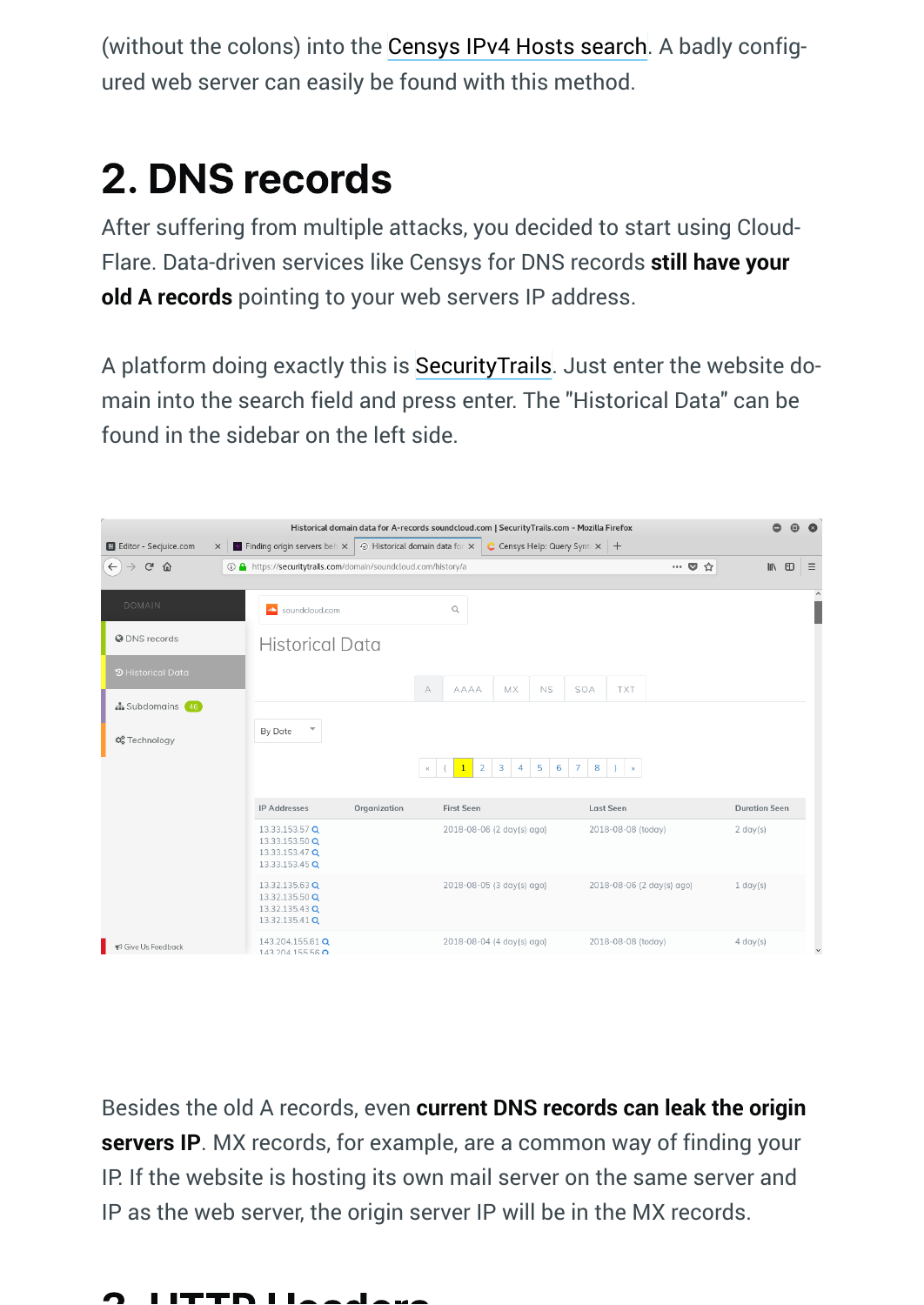#### 3. HTTP Headers

With data-driven platforms that let anyone do powerful searches across a huge amount of data, even finding origin servers by comparing HTTP headers is a possibility.

Especially when having a pretty unique server header with various software including subversions, finding you is getting much easier. This is also not limited to a single parameter. As mentioned in **1.1**, you can combine search parameters on Censys. The **likelihood of being found** with this method is **increasing with every less common header key or value** you are sending.

Let's say you are sharing your server HTTP header with 1500 other web servers, which are sending the same header key and value combination. You are also using a new PHP framework sending a unique HTTP header (for example: X-Generated-Via: XYZ Framework). About 400 webmasters are using that framework in production yet. The intersection consists of a final amount of three servers. Going through those manually takes a few seconds and you found IP.

As an example, the search parameter at Censys for matching server headers is 80.http.get.headers.server: .

Finding websites being served by CloudFlare works like this:

80.http.get.headers.server: cloudflare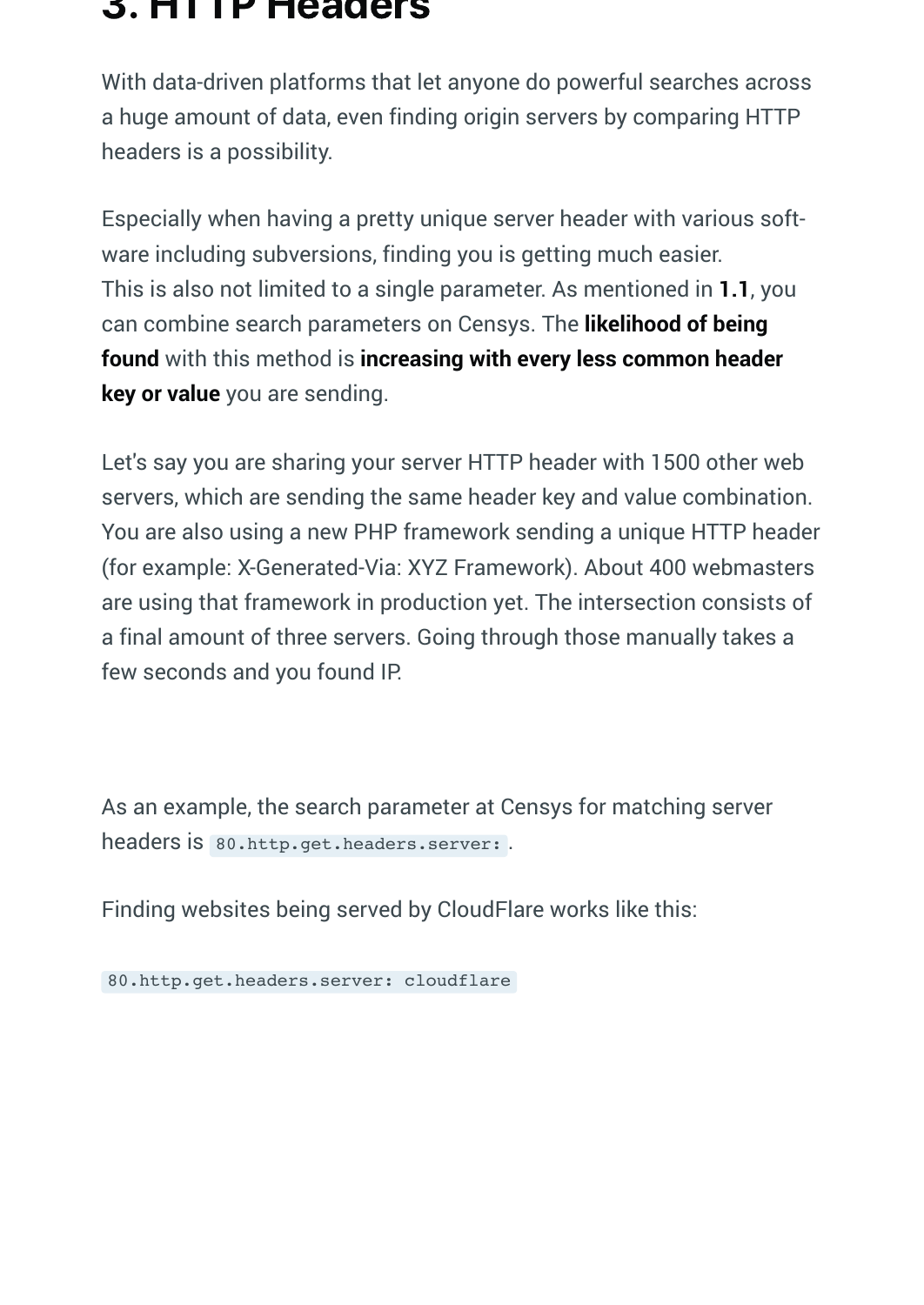

### 4. Applications and Services

A TOR hidden service or a website being served through CloudFlare is a normal website. Starting a quick pentest could reveal the IP as well.

Headers like the HTTP server header can be used to find possible exploits for the services and versions in use. When gaining access to the server, you can obviously easily find the IP.

Another attempt would be to find edge cases triggering errors. Error messages can reveal sensitive information. Those pieces of information could be just the IP itself or anything that can be used as parameters for the other methods described here. This is all about being creative, doing recon and combining.

Running [gobuster](https://github.com/OJ/gobuster) to find files and directories during the recon phase should be done in every pentest. Things you could find are logs, database dumps/backups and more.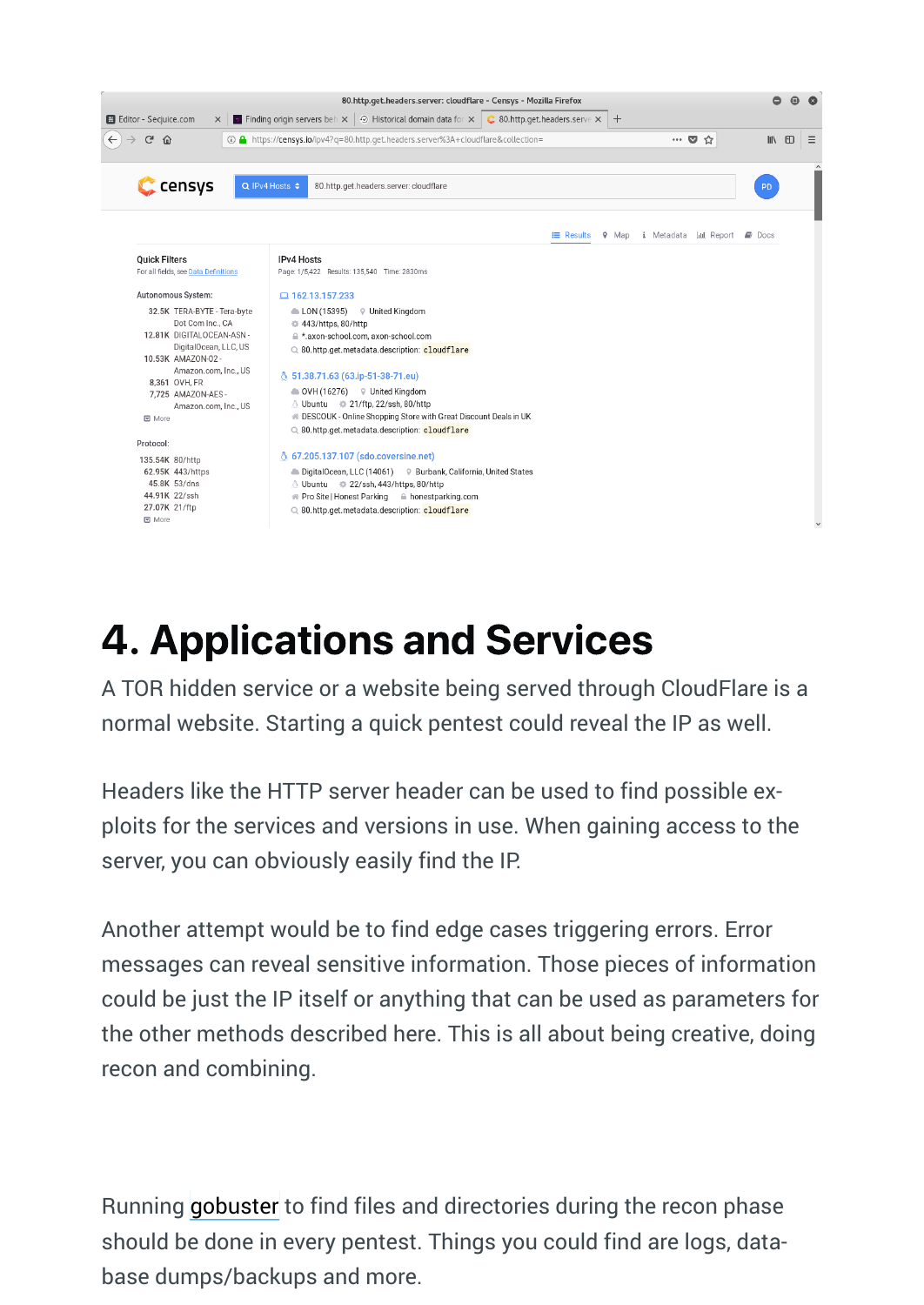Also, worth a check is to find out if you can make the application powering the website to interact with other services. If you're not the NSA, you probably can't get the IP if they are just consuming an API. But as an example, maybe you can set an avatar on the website and provide an URL to the picture instead of uploading it. If they are downloading it, they are probably doing it from their origin server. Now the IP is in your logs.

This was just a quick overview. You can do a large portion of all the pentest magic you would normally do and there are many mistakes webmasters could have made.

## 5. Content

In case the origin server IP is returning the content of the website as well, the massive amount of data searchable on the web got you again.

Going through the websites source code, you are looking for **unique pieces of code**. Third party services (e.g. Google Analytics, reCAPTCHA) with access/identifier keys in the JavaScript are a good start.

Example Google Analytics Tracking Code taken from [HackTheBox](https://www.hackthebox.eu/) website:

```
ga('create', 'UA-93577176-1', 'auto');
```
Filtering Censys data by the body/source can be done with the 80.http.get.body: parameter.

Unfortunately, the normal search field has limitations. You can request [research access at Censys](https://support.censys.io/getting-started/research-access-to-censys-data), which allows you to do much more powerful queries via Google BigQuery.

Shodan, a service similar to Censys, provides a http.html search parameter, too.

An example search: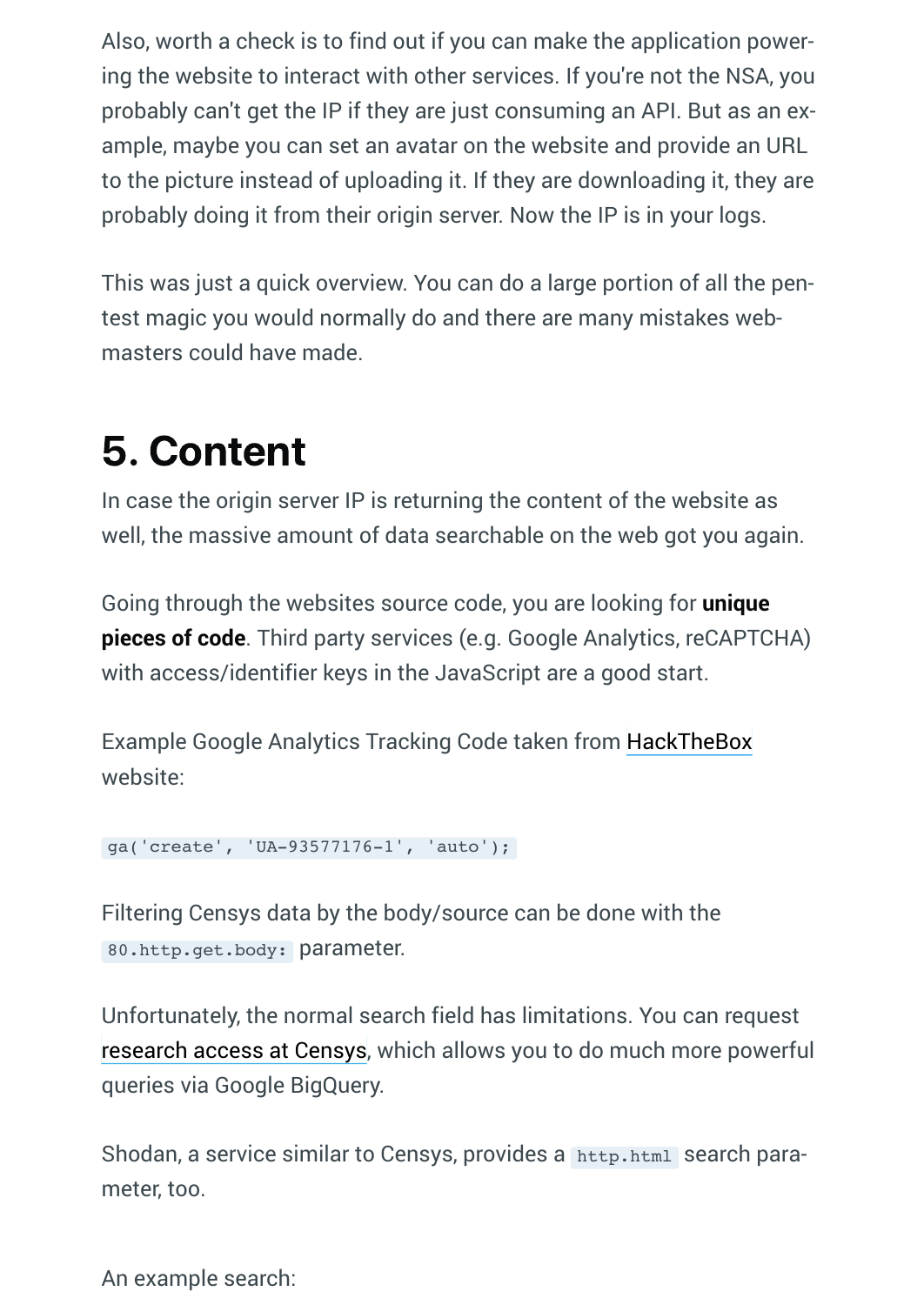#### <https://www.shodan.io/search?query=http.html%3AUA-32023260-1>



### Final notes

In the end, finding the origin IP behind TOR hidden services or reverseproxy services like CloudFlare mostly **requires a certain amount of understanding of the web and creativity**.

[Securing a Web Hidden Service](https://blog.0day.rocks/securing-a-web-hidden-service-89d935ba1c1d) by [x0rz](https://twitter.com/x0rz) explains countermeasures for TOR hidden service operators against several methods covered in this article. It also contains glorious fails, in which hidden services didn't master opsec, so security researchers could unmask them.